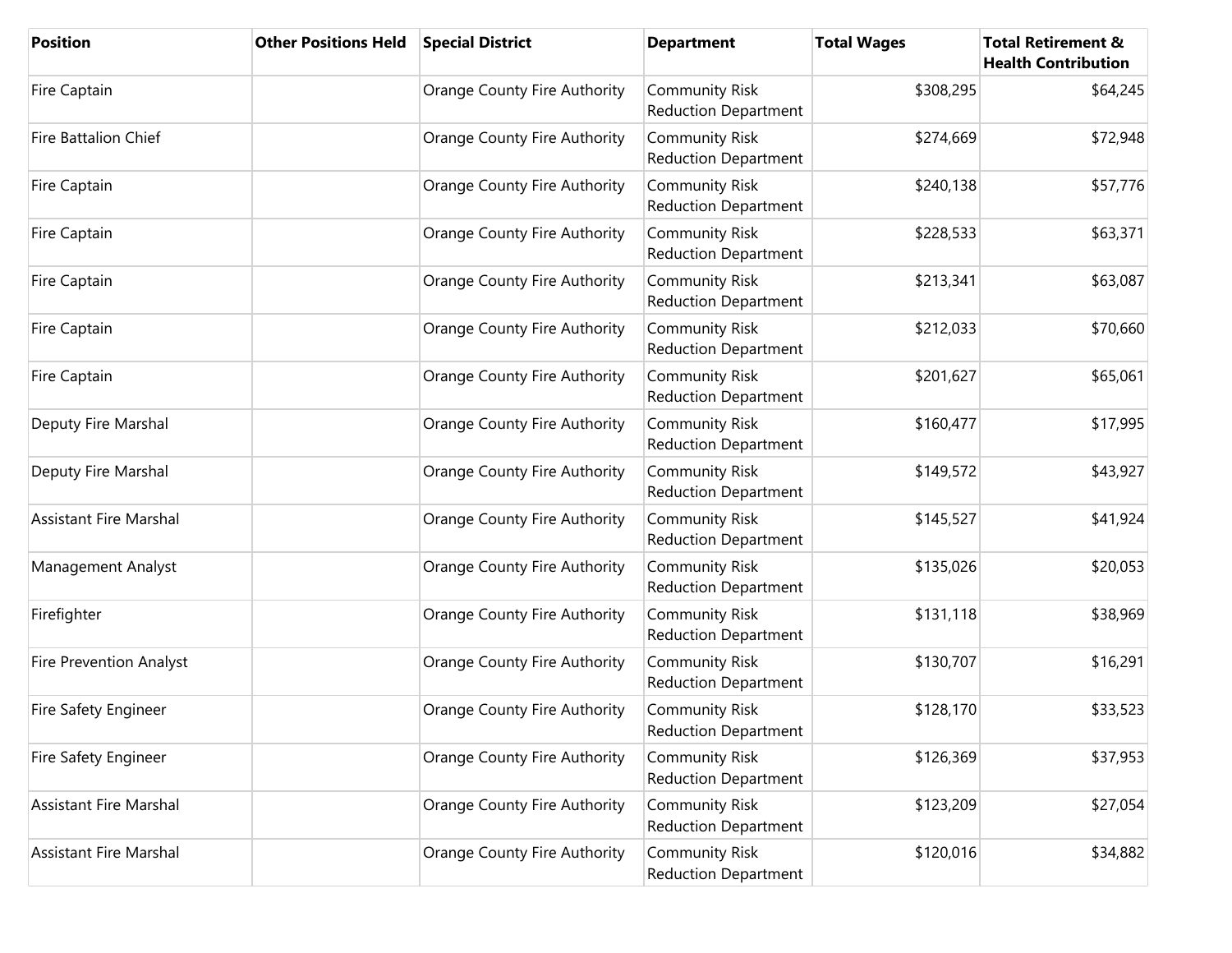| <b>Assistant Fire Marshal</b>        | Orange County Fire Authority | <b>Community Risk</b><br><b>Reduction Department</b> | \$118,577 | \$31,742 |
|--------------------------------------|------------------------------|------------------------------------------------------|-----------|----------|
| <b>Fire Prevention Analyst</b>       | Orange County Fire Authority | <b>Community Risk</b><br><b>Reduction Department</b> | \$117,804 | \$23,666 |
| <b>Assistant Fire Marshal</b>        | Orange County Fire Authority | <b>Community Risk</b><br>Reduction Department        | \$116,560 | \$30,621 |
| <b>Fire Prevention Analyst</b>       | Orange County Fire Authority | <b>Community Risk</b><br><b>Reduction Department</b> | \$113,831 | \$23,738 |
| <b>Fire Prevention Analyst</b>       | Orange County Fire Authority | <b>Community Risk</b><br><b>Reduction Department</b> | \$113,534 | \$24,143 |
| <b>Fire Prevention Analyst</b>       | Orange County Fire Authority | <b>Community Risk</b><br><b>Reduction Department</b> | \$110,921 | \$31,672 |
| <b>Fire Prevention Analyst</b>       | Orange County Fire Authority | <b>Community Risk</b><br><b>Reduction Department</b> | \$109,147 | \$30,670 |
| Senior Fire Prevention<br>Specialist | Orange County Fire Authority | <b>Community Risk</b><br>Reduction Department        | \$108,816 | \$23,917 |
| Fire Prevention Analyst              | Orange County Fire Authority | <b>Community Risk</b><br><b>Reduction Department</b> | \$106,946 | \$15,533 |
| Fire Prevention Analyst              | Orange County Fire Authority | <b>Community Risk</b><br><b>Reduction Department</b> | \$106,154 | \$31,820 |
| <b>Fire Prevention Specialist</b>    | Orange County Fire Authority | <b>Community Risk</b><br><b>Reduction Department</b> | \$103,914 | \$23,201 |
| Senior Fire Prevention<br>Specialist | Orange County Fire Authority | <b>Community Risk</b><br><b>Reduction Department</b> | \$101,271 | \$28,211 |
| <b>Fire Prevention Specialist</b>    | Orange County Fire Authority | <b>Community Risk</b><br><b>Reduction Department</b> | \$101,103 | \$22,100 |
| Fire Division Chief                  | Orange County Fire Authority | <b>Community Risk</b><br><b>Reduction Department</b> | \$98,206  | \$6,706  |
| <b>Fire Prevention Specialist</b>    | Orange County Fire Authority | <b>Community Risk</b><br><b>Reduction Department</b> | \$96,570  | \$21,191 |
| <b>Fire Prevention Specialist</b>    | Orange County Fire Authority | <b>Community Risk</b><br><b>Reduction Department</b> | \$88,273  | \$27,541 |
| <b>Fire Prevention Specialist</b>    | Orange County Fire Authority | <b>Community Risk</b><br><b>Reduction Department</b> | \$86,862  | \$15,858 |
| <b>Fire Prevention Analyst</b>       | Orange County Fire Authority | <b>Community Risk</b><br><b>Reduction Department</b> | \$84,731  | \$17,083 |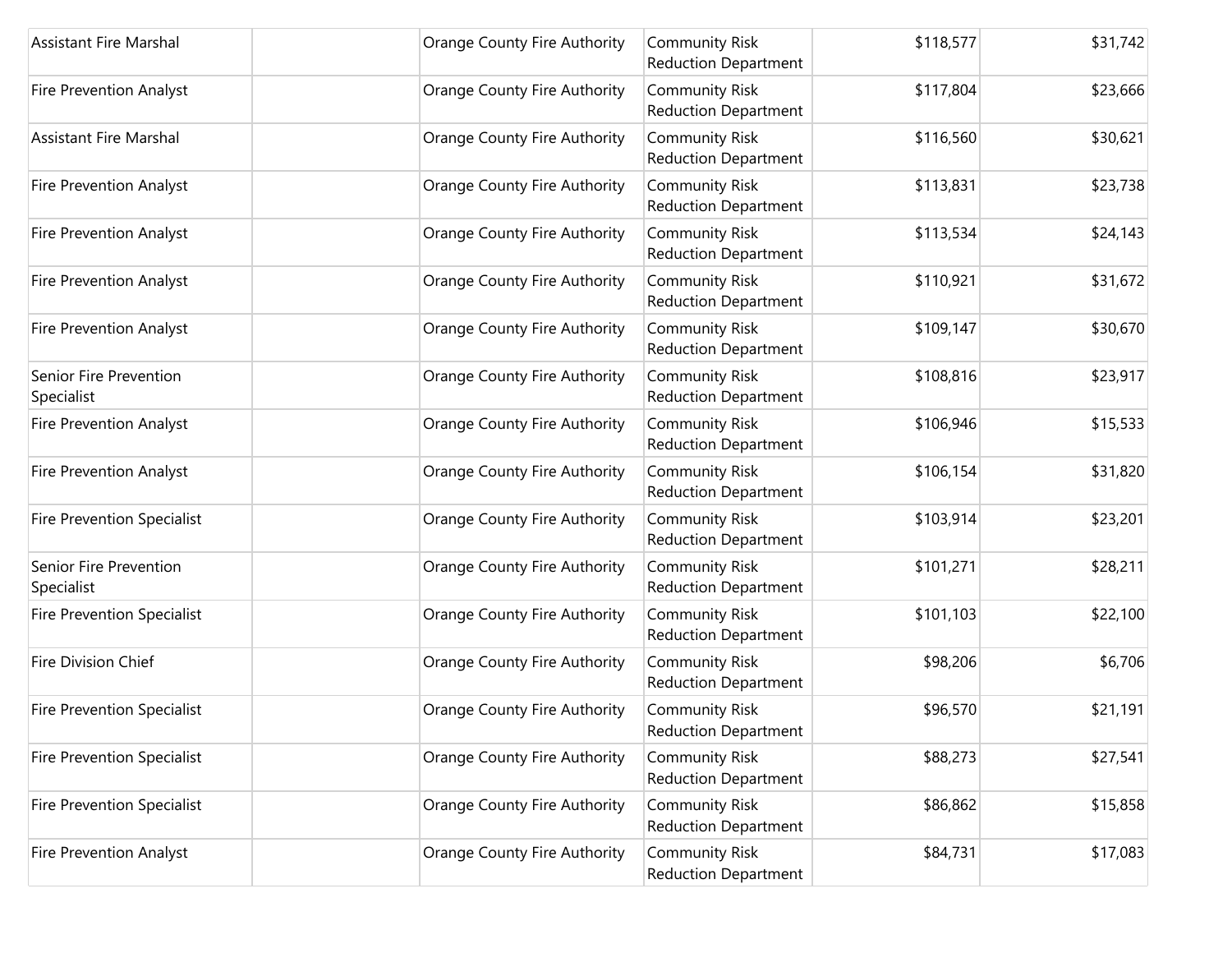| <b>Fire Communications</b><br>Relations/Education Specialist | Orange County Fire Authority | <b>Community Risk</b><br><b>Reduction Department</b> | \$81,528 | \$17,078 |
|--------------------------------------------------------------|------------------------------|------------------------------------------------------|----------|----------|
| Fire Prevention Specialist                                   | Orange County Fire Authority | <b>Community Risk</b><br><b>Reduction Department</b> | \$81,268 | \$17,796 |
| <b>Fire Prevention Specialist</b>                            | Orange County Fire Authority | <b>Community Risk</b><br><b>Reduction Department</b> | \$80,823 | \$20,961 |
| <b>Fire Communications</b><br>Relations/Education Specialist | Orange County Fire Authority | <b>Community Risk</b><br><b>Reduction Department</b> | \$79,922 | \$18,507 |
| <b>Fire Prevention Specialist</b>                            | Orange County Fire Authority | <b>Community Risk</b><br><b>Reduction Department</b> | \$78,137 | \$22,112 |
| <b>Fire Prevention Specialist</b>                            | Orange County Fire Authority | <b>Community Risk</b><br><b>Reduction Department</b> | \$76,792 | \$9,840  |
| <b>Assistant Fire Marshal</b>                                | Orange County Fire Authority | <b>Community Risk</b><br><b>Reduction Department</b> | \$76,247 | \$17,556 |
| Hand Crew Firefighter                                        | Orange County Fire Authority | <b>Community Risk</b><br><b>Reduction Department</b> | \$74,876 | \$24,792 |
| Hand Crew Firefighter                                        | Orange County Fire Authority | <b>Community Risk</b><br><b>Reduction Department</b> | \$73,704 | \$28,667 |
| Hand Crew Firefighter                                        | Orange County Fire Authority | <b>Community Risk</b><br><b>Reduction Department</b> | \$73,191 | \$29,001 |
| <b>Fire Prevention Specialist</b>                            | Orange County Fire Authority | <b>Community Risk</b><br><b>Reduction Department</b> | \$73,161 | \$22,973 |
| Administrative Assistant                                     | Orange County Fire Authority | <b>Community Risk</b><br><b>Reduction Department</b> | \$72,690 | \$7,094  |
| <b>Fire Prevention Specialist</b>                            | Orange County Fire Authority | <b>Community Risk</b><br><b>Reduction Department</b> | \$72,674 | \$17,514 |
| <b>Fire Prevention Specialist</b>                            | Orange County Fire Authority | <b>Community Risk</b><br><b>Reduction Department</b> | \$72,673 | \$26,231 |
| <b>Fire Prevention Specialist</b>                            | Orange County Fire Authority | <b>Community Risk</b><br><b>Reduction Department</b> | \$71,971 | \$16,858 |
| Hand Crew Firefighter                                        | Orange County Fire Authority | <b>Community Risk</b><br><b>Reduction Department</b> | \$69,866 | \$28,667 |
| Management Assistant                                         | Orange County Fire Authority | <b>Community Risk</b><br><b>Reduction Department</b> | \$69,285 | \$19,566 |
| Management Assistant                                         | Orange County Fire Authority | <b>Community Risk</b><br><b>Reduction Department</b> | \$69,285 | \$16,794 |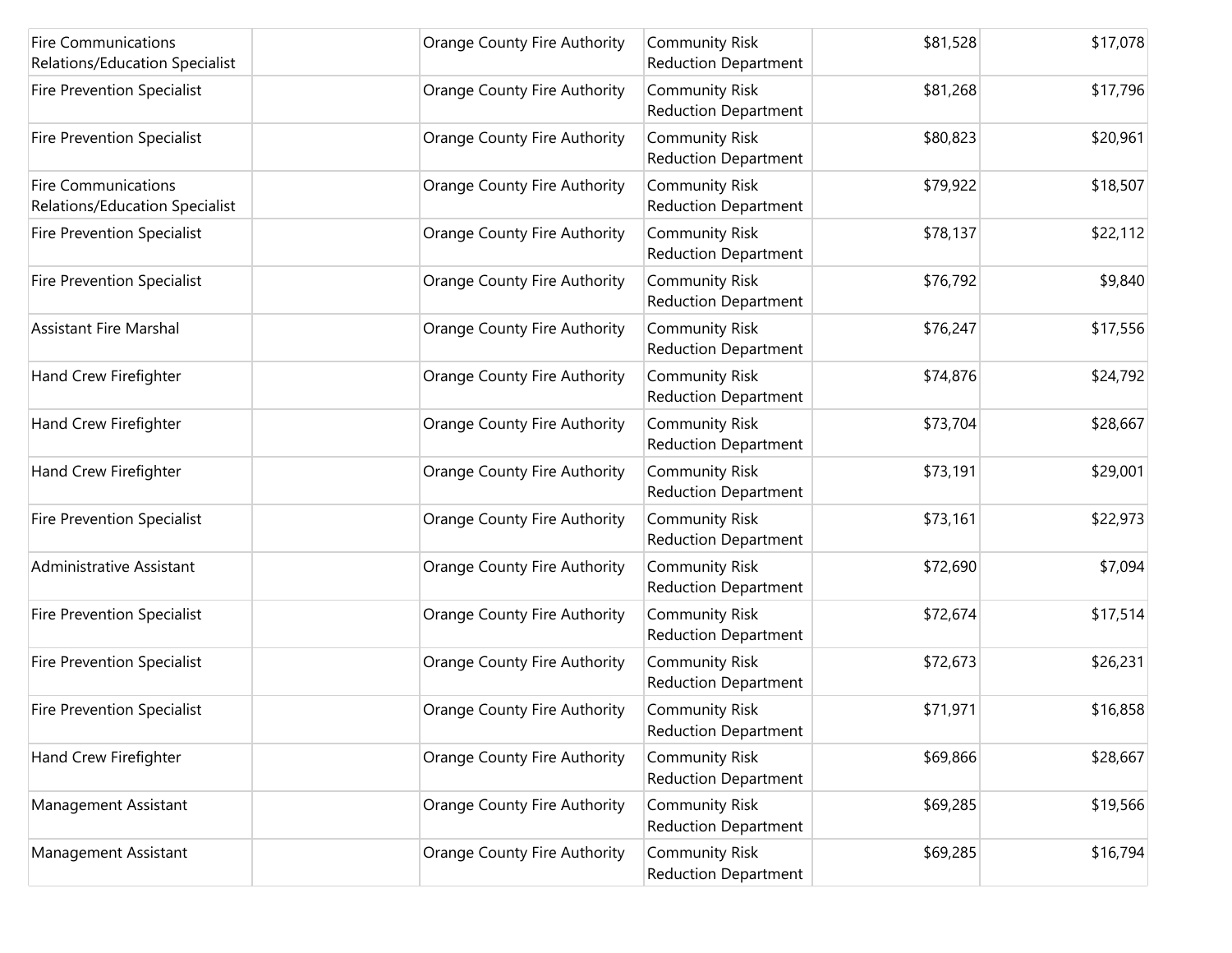| Administrative Assistant                      | <b>Orange County Fire Authority</b> | <b>Community Risk</b><br><b>Reduction Department</b> | \$69,037 | \$6,757  |
|-----------------------------------------------|-------------------------------------|------------------------------------------------------|----------|----------|
| Office Services Specialist                    | Orange County Fire Authority        | <b>Community Risk</b><br><b>Reduction Department</b> | \$67,509 | \$14,570 |
| Management Assistant                          | Orange County Fire Authority        | <b>Community Risk</b><br><b>Reduction Department</b> | \$65,533 | \$19,388 |
| Office Services Specialist                    | Orange County Fire Authority        | <b>Community Risk</b><br><b>Reduction Department</b> | \$63,558 | \$17,887 |
| <b>Office Services Specialist</b>             | <b>Orange County Fire Authority</b> | <b>Community Risk</b><br><b>Reduction Department</b> | \$61,609 | \$13,804 |
| Office Services Specialist                    | Orange County Fire Authority        | <b>Community Risk</b><br><b>Reduction Department</b> | \$55,992 | \$5,490  |
| Office Services Specialist                    | Orange County Fire Authority        | <b>Community Risk</b><br><b>Reduction Department</b> | \$55,980 | \$16,810 |
| <b>Fire Prevention Services</b><br>Specialist | Orange County Fire Authority        | <b>Community Risk</b><br><b>Reduction Department</b> | \$54,741 | \$7,566  |
| Senior Fire Prevention<br>Specialist          | <b>Orange County Fire Authority</b> | <b>Community Risk</b><br><b>Reduction Department</b> | \$53,190 | \$13,003 |
| Office Services Specialist                    | Orange County Fire Authority        | <b>Community Risk</b><br><b>Reduction Department</b> | \$52,527 | \$5,160  |
| <b>Fire Prevention Services</b><br>Specialist | Orange County Fire Authority        | <b>Community Risk</b><br><b>Reduction Department</b> | \$49,798 | \$14,532 |
| <b>Fire Prevention Trainee</b>                | Orange County Fire Authority        | <b>Community Risk</b><br><b>Reduction Department</b> | \$46,323 | \$12,014 |
| Wildland Resource Planner                     | Orange County Fire Authority        | <b>Community Risk</b><br><b>Reduction Department</b> | \$41,959 | \$9,641  |
| <b>Fire Prevention Trainee</b>                | <b>Orange County Fire Authority</b> | <b>Community Risk</b><br><b>Reduction Department</b> | \$41,269 | \$14,405 |
| Hand Crew Firefighter                         | Orange County Fire Authority        | <b>Community Risk</b><br><b>Reduction Department</b> | \$35,478 | \$11,483 |
| Management Assistant                          | Orange County Fire Authority        | <b>Community Risk</b><br><b>Reduction Department</b> | \$35,335 | \$14,718 |
| <b>Fire Prevention Trainee</b>                | Orange County Fire Authority        | <b>Community Risk</b><br><b>Reduction Department</b> | \$26,157 | \$9,233  |
| Hand Crew Firefighter                         | <b>Orange County Fire Authority</b> | <b>Community Risk</b><br><b>Reduction Department</b> | \$25,168 | \$7,148  |